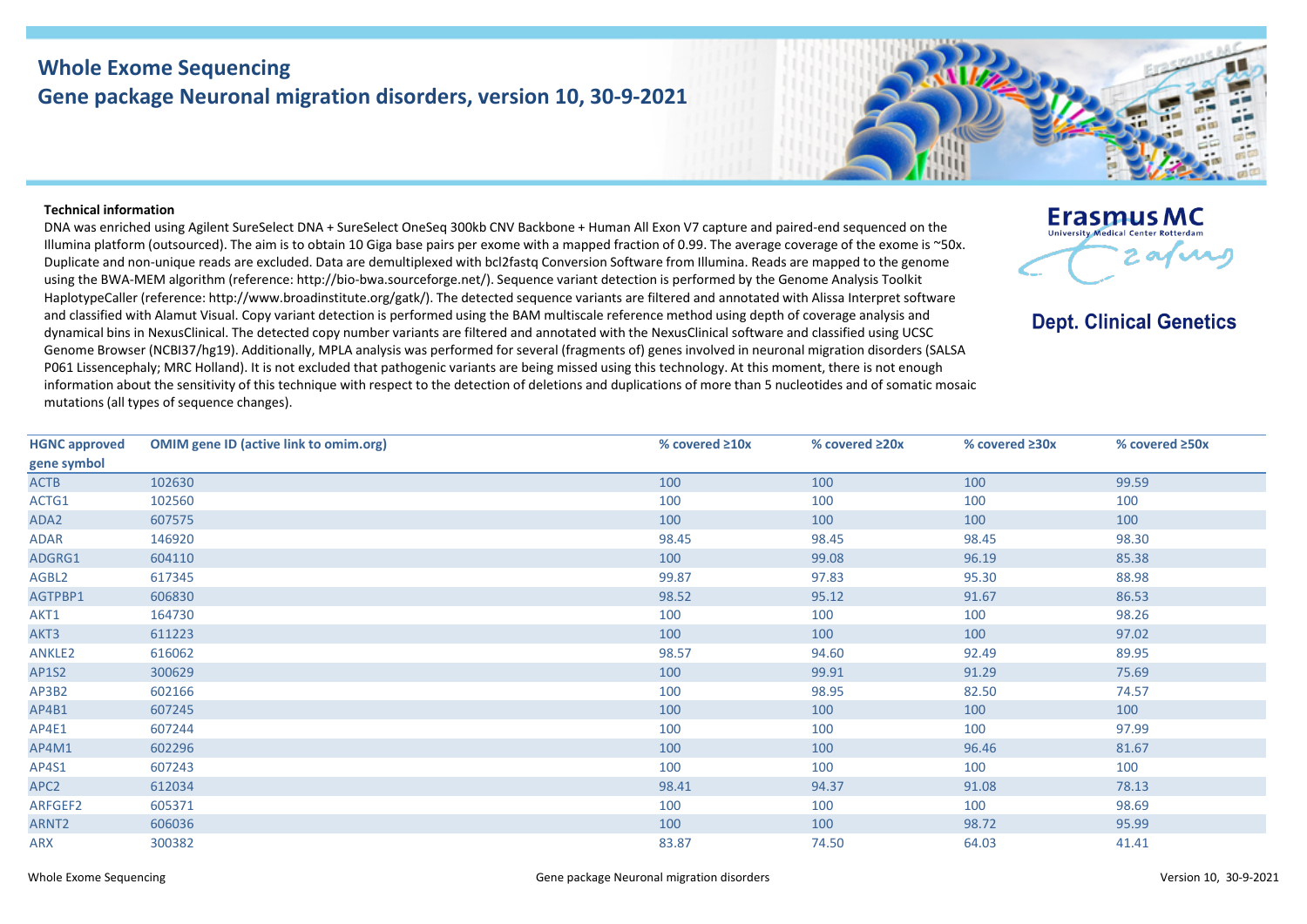| <b>HGNC approved</b> | <b>OMIM gene ID (active link to omim.org)</b> | % covered ≥10x | % covered ≥20x | % covered ≥30x | % covered ≥50x |
|----------------------|-----------------------------------------------|----------------|----------------|----------------|----------------|
| gene symbol          |                                               |                |                |                |                |
| <b>ASNS</b>          | 108370                                        | 100            | 100            | 100            | 97.53          |
| <b>ASPM</b>          | 605481                                        | 100            | 99.21          | 97.94          | 93.28          |
| ASXL1                | 612990                                        | 98.42          | 98.42          | 98.42          | 97.45          |
| ATAD3A               | 612316                                        | 95.68          | 89.87          | 86.81          | 82.45          |
| ATAD3B               | 612317                                        | 95.41          | 90.06          | 87.19          | 83.50          |
| ATP1A2               | 182340                                        | 100            | 100            | 100            | 97.98          |
| ATP1A3               | 182350                                        | 100            | 100            | 99.43          | 95.12          |
| ATP6V0A2             | 611716                                        | 100            | 100            | 99.23          | 94.78          |
| <b>ATR</b>           | 601215                                        | 100            | 100            | 99.66          | 95.63          |
| <b>ATRIP</b>         | 606605                                        | 100            | 100            | 100            | 98.58          |
| <b>B3GALNT2</b>      | 610194                                        | 100            | 100            | 100            | 92.67          |
| B4GAT1               | 605517                                        | 100            | 100            | 100            | 100            |
| BAP1                 | 603089                                        | 100            | 99.80          | 98.20          | 94.42          |
| CASK                 | 300172                                        | 100            | 99.04          | 96.53          | 85.71          |
| CBY1                 | 607757                                        | 100            | 100            | 100            | 100            |
| CCND <sub>2</sub>    | 123833                                        | 100            | 99.69          | 96.07          | 84.38          |
| <b>CD40</b>          | 109535                                        | 100            | 100            | 100            | 100            |
| CDK5                 | 123831                                        | 100            | 100            | 100            | 94.89          |
| CDK5RAP2             | 608201                                        | 100            | 99.50          | 98.31          | 94.35          |
| CDK6                 | 603368                                        | 100            | 100            | 100            | 94.36          |
| <b>CENPJ</b>         | 609279                                        | 100            | 100            | 100            | 99.46          |
| <b>CEP135</b>        | 611423                                        | 100            | 99.73          | 96.72          | 81.09          |
| <b>CEP152</b>        | 613529                                        | 97.93          | 97.71          | 95.63          | 92.34          |
| CEP63                | 614724                                        | 100            | 100            | 96.71          | 84.05          |
| CEP85L               | 618865                                        | 98.08          | 94.49          | 90.83          | 86.10          |
| CHMP1A               | 164010                                        | 100            | 100            | 100            | 88.57          |
| <b>CIT</b>           | 605629                                        | 100            | 99.79          | 99.21          | 96.50          |
| CLEC16A              | 611303                                        | 100            | 99.15          | 97.39          | 92.62          |
| CLP1                 | 608757                                        | 100            | 100            | 100            | 100            |
| COL18A1              | 120328                                        | 100            | 99.83          | 98.32          | 86.94          |
| COL4A1               | 120130                                        | 98.87          | 97.12          | 94.05          | 85.47          |
| COL4A2               | 120090                                        | 100            | 99.92          | 99.04          | 92.59          |
| COLGALT1             | 617531                                        | 97.20          | 84.85          | 82.41          | 73.08          |
| <b>CRADD</b>         | 603454                                        | 100            | 100            | 99.84          | 93.56          |
| CRB <sub>2</sub>     | 609720                                        | 100            | 99.53          | 97.95          | 88.29          |
| <b>CRPPA</b>         | 614631                                        | 100            | 99.97          | 97.01          | 87.99          |
| <b>CSTB</b>          | 601145                                        | 100            | 100            | 90.82          | 75.71          |
| CTC1                 | 613129                                        | 100            | 100            | 99.94          | 95.90          |
| <b>CTNNA2</b>        | 114025                                        | 100            | 100            | 99.49          | 95.15          |
| CTNND2               | 604275                                        | 94.56          | 92.55          | 90.44          | 84.97          |
| DAB1                 | 603448                                        | 100            | 100            | 100            | 100            |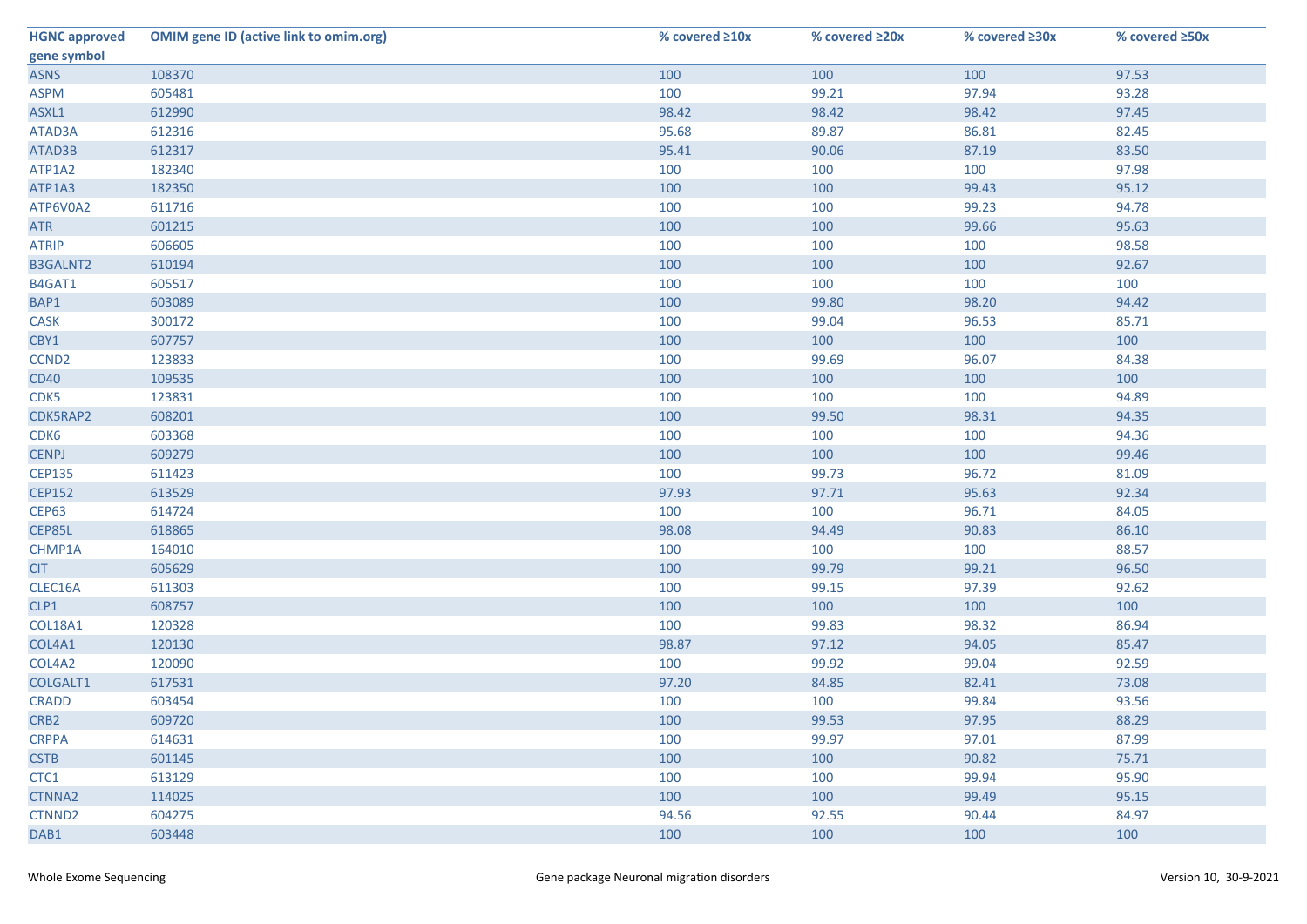| <b>HGNC approved</b> | <b>OMIM gene ID (active link to omim.org)</b> | % covered ≥10x | % covered ≥20x | % covered ≥30x | % covered ≥50x |
|----------------------|-----------------------------------------------|----------------|----------------|----------------|----------------|
| gene symbol          |                                               |                |                |                |                |
| DAG1                 | 128239                                        | 100            | 100            | 99.82          | 97.58          |
| DCHS1                | 603057                                        | 100            | 100            | 100            | 99.83          |
| <b>DCX</b>           | 300121                                        | 100            | 100            | 97.92          | 83.70          |
| DDX3X                | 300160                                        | 100            | 100            | 100            | 97.21          |
| DEPDC5               | 614191                                        | 100            | 100            | 99.65          | 97.73          |
| DKC1                 | 300126                                        | 100            | 99.10          | 97.39          | 86.54          |
| DNMT3A               | 602769                                        | 100            | 100            | 94.09          | 74.73          |
| DYNC1H1              | 600112                                        | 100            | 100            | 99.80          | 97.54          |
| EIF2AK3              | 604032                                        | 100            | 97.98          | 94.32          | 90.79          |
| EMG1                 | 611531                                        | 100            | 100            | 100            | 100            |
| EML1                 | 602033                                        | 99.86          | 97.06          | 97.06          | 96.49          |
| <b>EOMES</b>         | 604615                                        | 100            | 100            | 96.53          | 83.60          |
| ERCC1                | 126380                                        | 100            | 99.34          | 95.56          | 68.39          |
| ERCC <sub>2</sub>    | 126340                                        | 100            | 100            | 100            | 95.44          |
| ERCC5                | 133530                                        | 100            | 100            | 98.52          | 91.56          |
| ERCC6                | 609413                                        | 100            | 99.94          | 99.25          | 98.20          |
| <b>ERF</b>           | 611888                                        | 100            | 100            | 97.56          | 91.33          |
| <b>ERMARD</b>        | 615532                                        | 100            | 100            | 98.43          | 94.19          |
| FAT4                 | 612411                                        | 100            | 100            | 99.98          | 99.68          |
| FIG4                 | 609390                                        | 100            | 100            | 100            | 99.32          |
| <b>FKRP</b>          | 606596                                        | 100            | 100            | 100            | 98.44          |
| <b>FKTN</b>          | 607440                                        | 100            | 100            | 99.52          | 93.95          |
| <b>FLNA</b>          | 300017                                        | 99.98          | 98.83          | 97.47          | 92.13          |
| FLVCR2               | 610865                                        | 100            | 100            | 100            | 99.72          |
| FOXC1                | 601090                                        | 97.11          | 90.56          | 84.87          | 73.23          |
| FOXG1                | 164874                                        | 100            | 96.07          | 92.57          | 87.86          |
| FRMD4A               | 616305                                        | 100            | 99.95          | 99.14          | 95.91          |
| G3BP1                | 608431                                        | 100            | 98.92          | 95.77          | 84.73          |
| G3BP2                | No ID                                         | 100            | 100            | 100            | 98.26          |
| <b>GNAQ</b>          | 600998                                        | 100            | 100            | 100            | 98.11          |
| <b>HNRNPK</b>        | 600712                                        | 100            | 100            | 98.82          | 93.82          |
| IBA57                | 615316                                        | 100            | 100            | 100            | 100            |
| IER3IP1              | 609382                                        | 100            | 100            | 100            | 97.55          |
| IFIH1                | 606951                                        | 100            | 100            | 100            | 99.12          |
| <b>INTS8</b>         | 611351                                        | 99.91          | 98.40          | 95.50          | 87.06          |
| ITSN1                | 602442                                        | 100            | 100            | 99.40          | 94.28          |
| JAM3                 | 606871                                        | 100            | 100            | 100            | 99.41          |
| <b>KATNB1</b>        | 602703                                        | 100            | 100            | 100            | 99.55          |
| KIF11                | 148760                                        | 100            | 99.50          | 96.77          | 89.01          |
| KIF13B               | 607350                                        | 100            | 100            | 99.46          | 95.60          |
| KIF2A                | 602591                                        | 100            | 100            | 98.28          | 88.42          |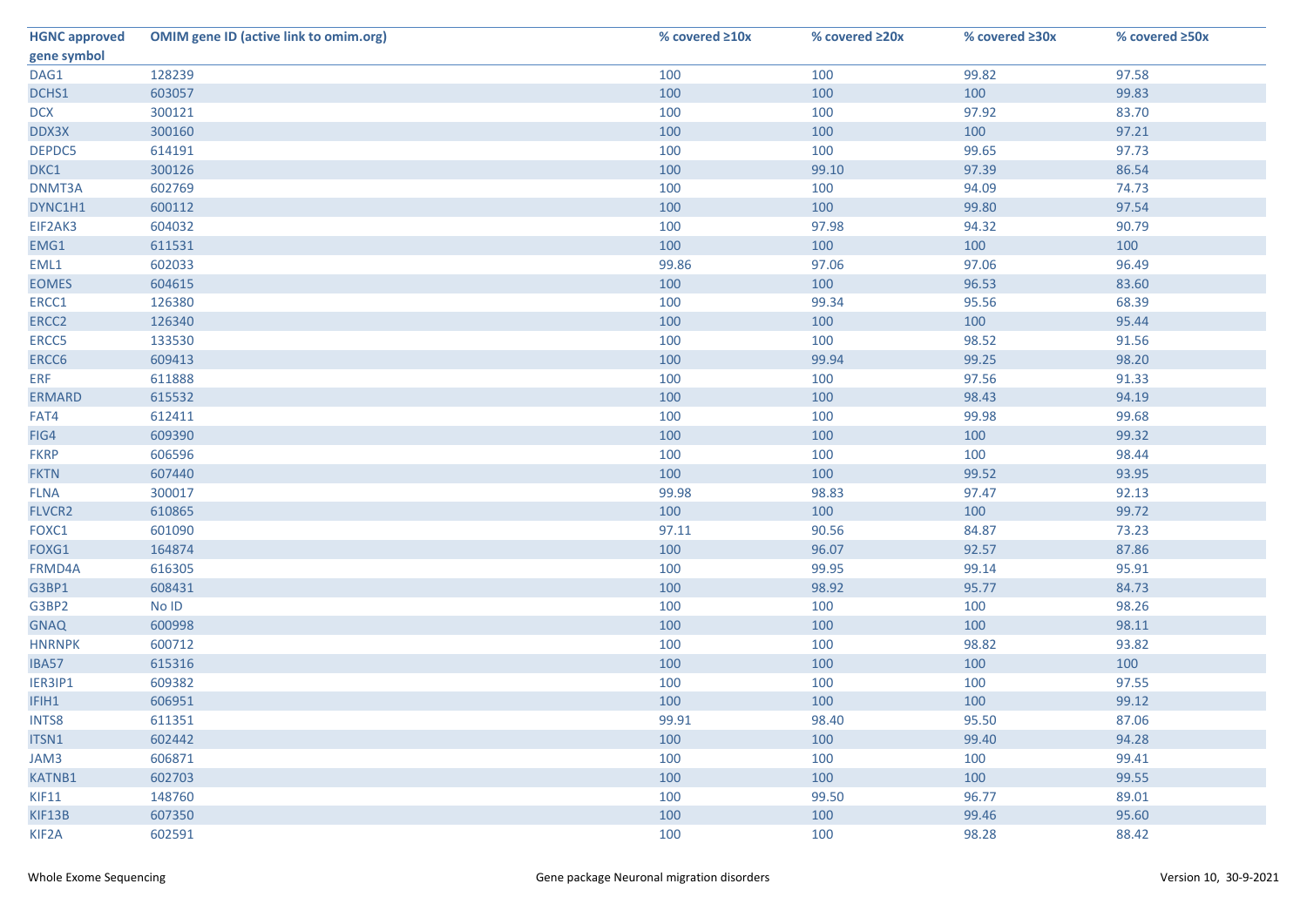| <b>HGNC approved</b> | <b>OMIM gene ID (active link to omim.org)</b> | % covered ≥10x | % covered ≥20x | % covered ≥30x | % covered ≥50x |
|----------------------|-----------------------------------------------|----------------|----------------|----------------|----------------|
| gene symbol          |                                               |                |                |                |                |
| KIF5C                | 604593                                        | 100            | 98.83          | 95.34          | 87.27          |
| KIF7                 | 611254                                        | 99.84          | 96.33          | 91.96          | 81.11          |
| <b>KIFBP</b>         | 609367                                        | 100            | 100            | 100            | 94.81          |
| KNL1                 | 609173                                        | 99.29          | 99.28          | 98.97          | 98.08          |
| <b>KPTN</b>          | 615620                                        | 100            | 100            | 97.19          | 85.14          |
| L1CAM                | 308840                                        | 100            | 100            | 99.08          | 86.61          |
| LAMA1                | 150320                                        | 100            | 100            | 99.99          | 98.15          |
| LAMA2                | 156225                                        | 100            | 100            | 99.89          | 97.74          |
| LAMB1                | 150240                                        | 100            | 100            | 100            | 98.30          |
| LAMC1                | 150290                                        | 100            | 99.74          | 98.81          | 95.38          |
| LAMC3                | 604349                                        | 100            | 99.45          | 98.02          | 88.98          |
| LARGE1               | 603590                                        | 100            | 100            | 99.45          | 96.92          |
| LARP7                | 612026                                        | 100            | 99.19          | 94.94          | 79.55          |
| MACF1                | 608271                                        | 100            | 100            | 99.71          | 97.26          |
| MAP1A                | 600178                                        | 100            | 100            | 100            | 95.73          |
| MCF2L                | 609499                                        | 100            | 100            | 98.56          | 93.29          |
| MCPH1                | 607117                                        | 100            | 97.13          | 94.14          | 89.45          |
| MDGA1                | 609626                                        | 100            | 99.91          | 98.56          | 92.54          |
| MED13                | 603808                                        | 100            | 99.86          | 99.35          | 97.16          |
| MED17                | 603810                                        | 100            | 100            | 99.45          | 92.64          |
| MN1                  | 156100                                        | 100            | 100            | 100            | 94.20          |
| <b>MPDZ</b>          | 603785                                        | 98.36          | 98.36          | 98.36          | 97.32          |
| MSI1                 | 603328                                        | 94.22          | 89.75          | 81.73          | 62.41          |
| <b>MTOR</b>          | 601231                                        | 100            | 99.87          | 99.52          | 97.16          |
| <b>MYCN</b>          | 164840                                        | 100            | 100            | 97.68          | 91.49          |
| <b>NBN</b>           | 602667                                        | 100            | 100            | 100            | 97.35          |
| NCAPD2               | 615638                                        | 100            | 100            | 100            | 98.26          |
| NCAPD3               | 609276                                        | 100            | 100            | 100            | 99.16          |
| <b>NCAPH</b>         | 602332                                        | 100            | 99.09          | 94.73          | 92.37          |
| NCAPH <sub>2</sub>   | 611230                                        | 100            | 100            | 99.46          | 96.08          |
| NDE1                 | 609449                                        | 100            | 100            | 96.78          | 82.83          |
| NEDD4L               | 606384                                        | 100            | 99.80          | 97.43          | 93.46          |
| <b>NFIA</b>          | 600727                                        | 100            | 95.90          | 95.14          | 88.28          |
| NID1                 | 131390                                        | 100            | 100            | 99.81          | 94.35          |
| <b>NIN</b>           | 608684                                        | 100            | 100            | 99.22          | 96.48          |
| NPRL2                | 607072                                        | 100            | 100            | 100            | 100            |
| NPRL3                | 600928                                        | 100            | 100            | 99.80          | 87.95          |
| <b>NSDHL</b>         | 300275                                        | 100            | 100            | 100            | 96.78          |
| <b>OCLN</b>          | 602876                                        | 82.90          | 72.78          | 70.85          | 58.74          |
| PAFAH1B1             | 601545                                        | 100            | 97.90          | 93.36          | 93.36          |
| PAX6                 | 607108                                        | 100            | 100            | 100            | 100            |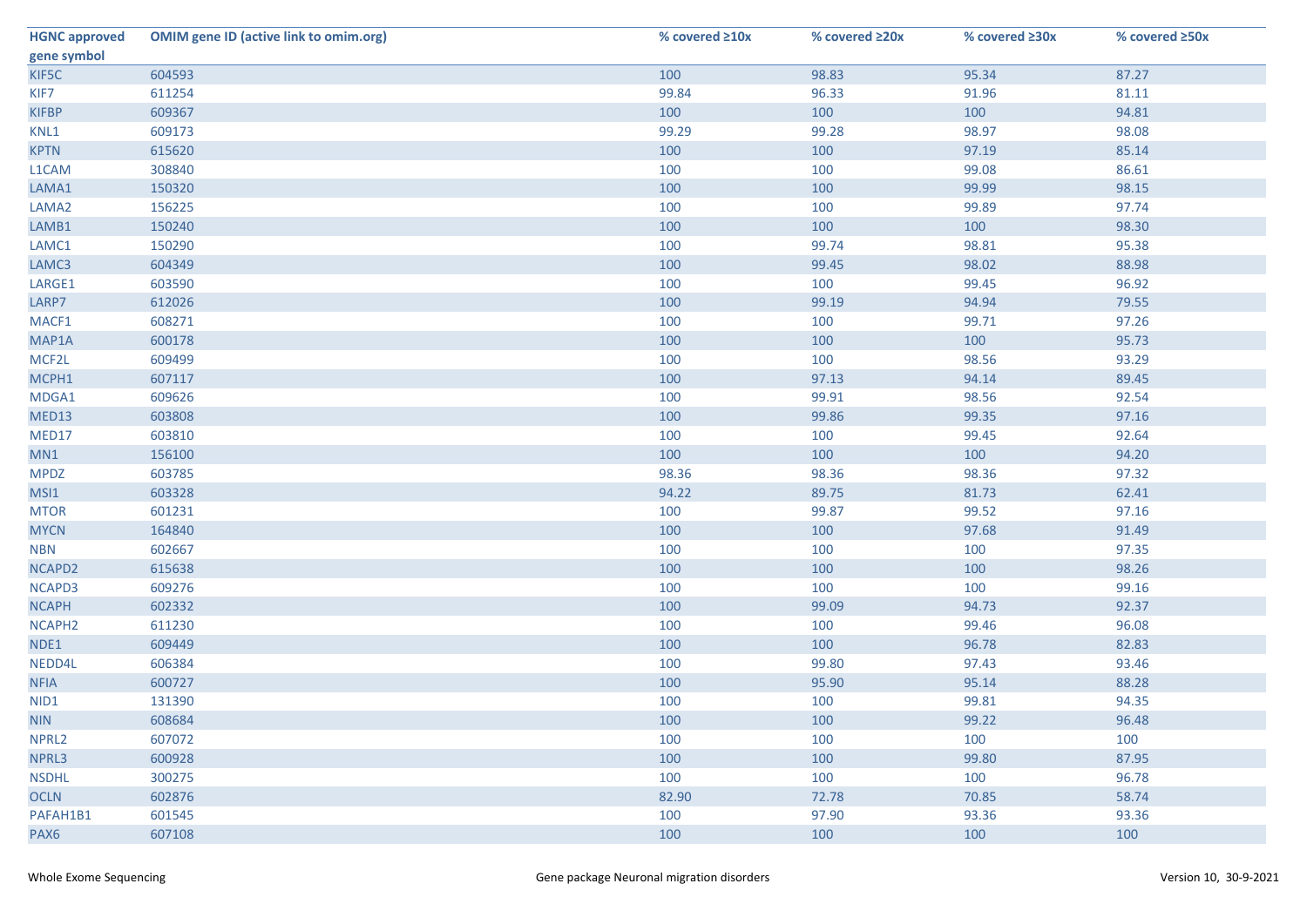| <b>HGNC approved</b> | <b>OMIM gene ID (active link to omim.org)</b> | % covered ≥10x   | % covered ≥20x | % covered ≥30x | % covered ≥50x |
|----------------------|-----------------------------------------------|------------------|----------------|----------------|----------------|
| gene symbol          |                                               |                  |                |                |                |
| PCDH12               | 605622                                        | 100              | 100            | 100            | 98.21          |
| <b>PCNT</b>          | 605925                                        | 100              | 99.96          | 99.08          | 93.59          |
| PHC1                 | 602978                                        | 100              | 100            | 97.83          | 89.49          |
| PHGDH                | 606879                                        | 100              | 100            | 100            | 96.57          |
| PI4KA                | 600286                                        | 100              | 99.27          | 96.68          | 91.65          |
| PIK3CA               | 171834                                        | 100              | 100            | 100            | 98.85          |
| PIK3R2               | 603157                                        | 93.42            | 90.78          | 89.90          | 85.23          |
| PLCH1                | 612835                                        | 100              | 100            | 100            | 98.32          |
| PLK4                 | 605031                                        | 100              | 100            | 100            | 97.35          |
| <b>PNKP</b>          | 605610                                        | 100              | 100            | 98.86          | 93.95          |
| POLR3B               | 614366                                        | 100              | 100            | 100            | 97.68          |
| POMGNT1              | 606822                                        | 100              | 100            | 100            | 99.44          |
| POMT1                | 607423                                        | 100              | 100            | 99.50          | 95.82          |
| POMT2                | 607439                                        | 100              | 100            | 99.96          | 97.88          |
| PPIL1                | 601301                                        | 100              | 100            | 100            | 100            |
| PRUNE1               | 617413                                        | 100              | 100            | 100            | 100            |
| PSAT1                | 610936                                        | 100              | 100            | 100            | 95.58          |
| <b>PSPH</b>          | 172480                                        | 100              | 98.77          | 93.61          | 73.16          |
| <b>PTEN</b>          | 601728                                        | 100              | 100            | 100            | 100            |
| PTF1A                | 607194                                        | 100              | 97.85          | 85.01          | 50.63          |
| PYCR2                | 616406                                        | 100              | 100            | 98.48          | 86.83          |
| QARS1                | 603727                                        | 100              | 100            | 100            | 98.82          |
| <b>RAB18</b>         | 602207                                        | 100              | 92.49          | 88.09          | 78.21          |
| RAB3GAP1             | 602536                                        | 100              | 100            | 100            | 99.51          |
| RAB3GAP2             | 609275                                        | 100              | 99.48          | 98.16          | 95.87          |
| <b>RAD50</b>         | 604040                                        | 100              | 99.35          | 95.53          | 82.44          |
| RARS2                | 611524                                        | 100              | 100            | 99.95          | 97.60          |
| RBBP8                | 604124                                        | 100              | 100            | 99.41          | 95.13          |
| <b>RBM10</b>         | 300080                                        | 99.99            | 97.66          | 94.82          | 80.06          |
| <b>RELN</b>          | 600514                                        | 100              | 100            | 99.94          | 98.49          |
| <b>RHEB</b>          | 601293                                        | 91.22            | 89.89          | 89.89          | 75.14          |
| RNASEH2A             | 606034                                        | 100              | 100            | 100            | 95.93          |
| RNASEH2B             | 610326                                        | 100              | 91.35          | 91.35          | 91.35          |
| RNASEH2C             | 610330                                        | 100              | 100            | 100            | 100            |
| RNASET2              | 612944                                        | 100              | 100            | 96.89          | 86.08          |
| <b>RNF125</b>        | 610432                                        | 100              | 100            | 100            | 94.61          |
| RNU4ATAC             | 601428                                        | No coverage data |                |                |                |
| ROBO <sub>3</sub>    | 608630                                        | 100              | 99.79          | 98.44          | 87.77          |
| RTEL1                | 608833                                        | 100              | 100            | 99.83          | 95.32          |
| <b>RTTN</b>          | 610436                                        | 100              | 100            | 99.96          | 96.53          |
| RXYLT1               | 605862                                        | 100              | 100            | 100            | 100            |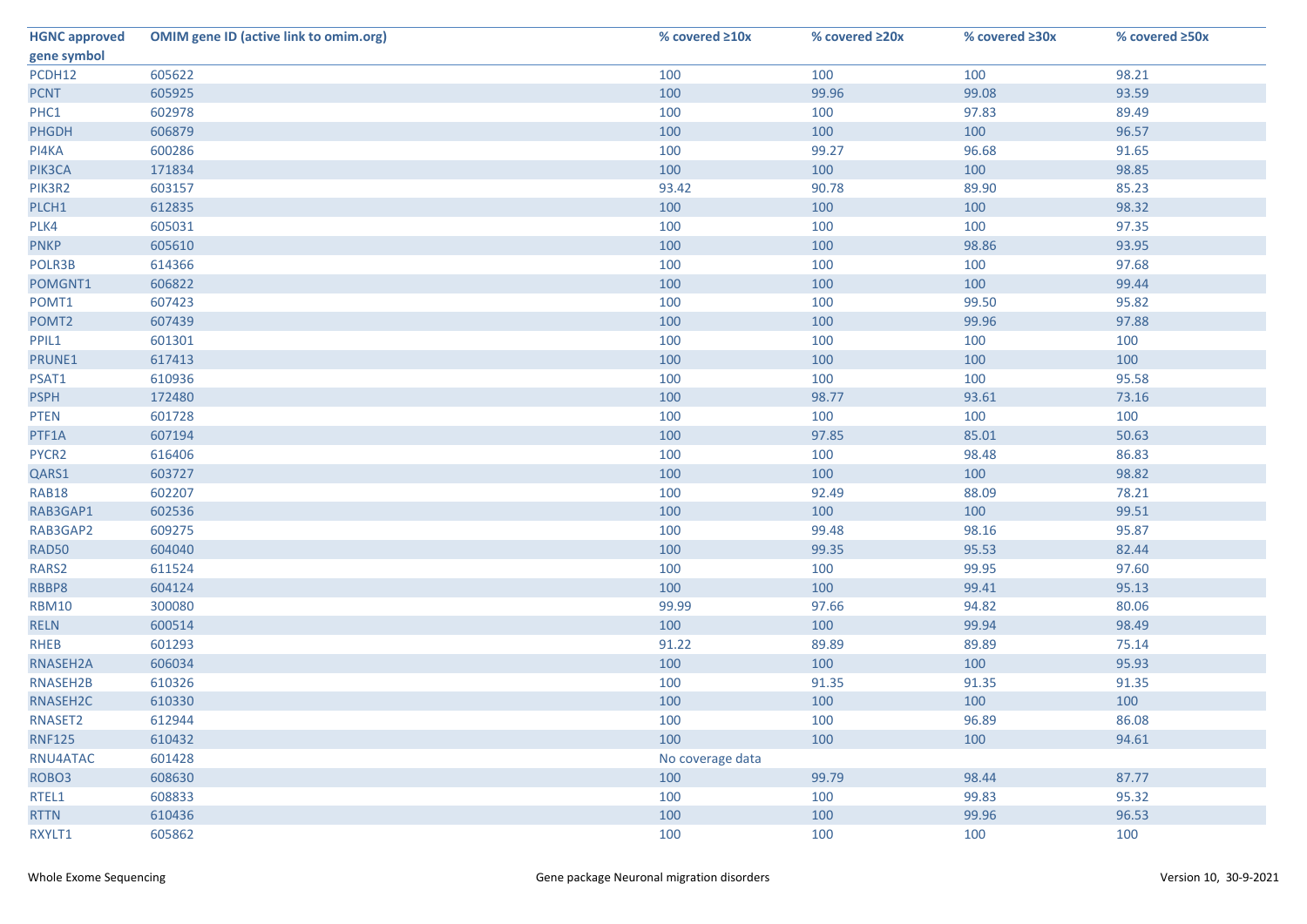| <b>HGNC approved</b> | <b>OMIM gene ID (active link to omim.org)</b> | % covered ≥10x | % covered ≥20x | % covered ≥30x | % covered ≥50x |
|----------------------|-----------------------------------------------|----------------|----------------|----------------|----------------|
| gene symbol          |                                               |                |                |                |                |
| SAMHD1               | 606754                                        | 100            | 100            | 100            | 100            |
| SCN3A                | 182391                                        | 100            | 100            | 100            | 99.27          |
| SHANK3               | 606230                                        | 93.53          | 88.94          | 82.01          | 68.36          |
| SHOC2                | 602775                                        | 100            | 100            | 100            | 98.74          |
| <b>SLC25A19</b>      | 606521                                        | 100            | 100            | 99.91          | 97.04          |
| <b>SLC35A2</b>       | 314375                                        | 100            | 100            | 86.85          | 83.56          |
| SMPD4                | 610457                                        | 100            | 100            | 99.33          | 90.56          |
| SNAP29               | 604202                                        | 100            | 100            | 100            | 99.43          |
| <b>SPEN</b>          | 613484                                        | 100            | 100            | 100            | 99.73          |
| SRPX2                | 300642                                        | 100            | 100            | 99.06          | 93.98          |
| <b>STAMBP</b>        | 606247                                        | 100            | 100            | 100            | 99.70          |
| <b>STIL</b>          | 181590                                        | 100            | 100            | 100            | 98.97          |
| <b>STRADA</b>        | 608626                                        | 100            | 100            | 100            | 99.22          |
| TAF <sub>2</sub>     | 604912                                        | 100            | 100            | 99.73          | 94.79          |
| <b>TBC1D20</b>       | 611663                                        | 94.89          | 93.43          | 93.43          | 93.43          |
| <b>TBC1D24</b>       | 613577                                        | 100            | 100            | 99.45          | 96.51          |
| TBC1D7               | 612655                                        | 100            | 100            | 100            | 97.66          |
| TBR1                 | 604616                                        | 100            | 100            | 100            | 100            |
| THG1L                | 618802                                        | 100            | 100            | 100            | 100            |
| TMTC3                | 617218                                        | 100            | 100            | 98.93          | 89.87          |
| TMX2                 | 616715                                        | 100            | 100            | 100            | 100            |
| TOGARAM1             | 617618                                        | 100            | 100            | 99.18          | 95.78          |
| <b>TRAIP</b>         | 605958                                        | 100            | 100            | 100            | 100            |
| TREX1                | 606609                                        | 100            | 100            | 100            | 100            |
| TSC1                 | 605284                                        | 100            | 100            | 100            | 99.95          |
| TSC <sub>2</sub>     | 191092                                        | 100            | 100            | 100            | 97.97          |
| <b>TSEN54</b>        | 608755                                        | 96.30          | 95.77          | 94.33          | 85.79          |
| TUBA1A               | 602529                                        | 100            | 100            | 100            | 100            |
| <b>TUBA8</b>         | 605742                                        | 98.41          | 98.41          | 98.41          | 98.41          |
| <b>TUBB</b>          | 191130                                        | 100            | 100            | 100            | 98.37          |
| <b>TUBB2A</b>        | 615101                                        | 100            | 99.61          | 94.56          | 75.58          |
| <b>TUBB2B</b>        | 612850                                        | 100            | 100            | 99.61          | 81.13          |
| TUBB3                | 602661                                        | 100            | 99.30          | 94.62          | 94.62          |
| <b>TUBB4A</b>        | 602662                                        | 100            | 94.98          | 87.57          | 87.57          |
| TUBG1                | 191135                                        | 100            | 100            | 100            | 100            |
| <b>TUBGCP4</b>       | 609610                                        | 100            | 100            | 99.79          | 97.71          |
| <b>TUBGCP6</b>       | 610053                                        | 100            | 100            | 100            | 98.75          |
| <b>VLDLR</b>         | 192977                                        | 100            | 100            | 97.02          | 96.50          |
| VPS13B               | 607817                                        | 99.37          | 98.22          | 97.00          | 90.85          |
| VRK1                 | 602168                                        | 100            | 100            | 100            | 96.88          |
| <b>WASHC5</b>        | 610657                                        | 100            | 100            | 100            | 98.17          |